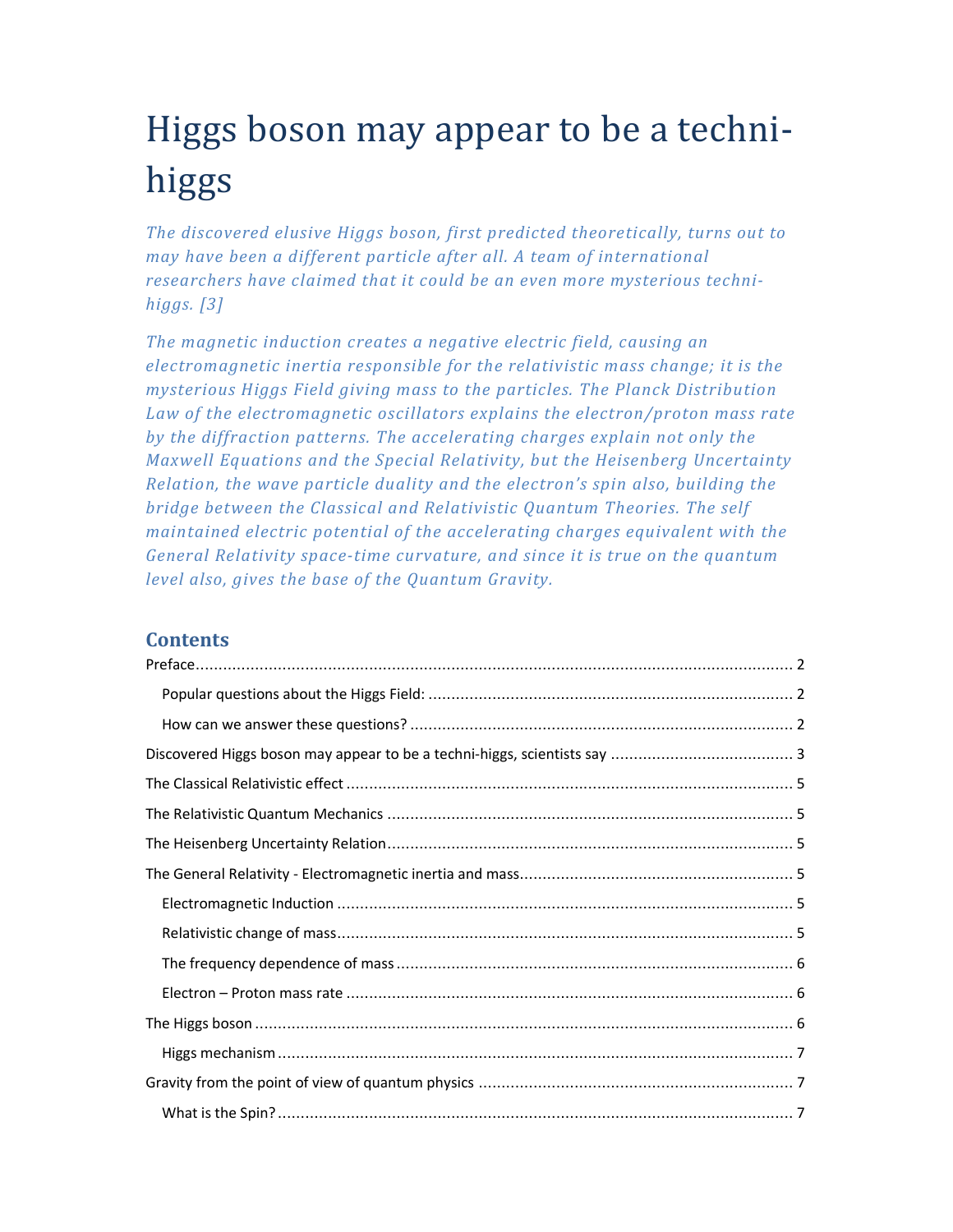Author: George Rajna

# **Preface**

# **Popular questions about the Higgs Field:**

1.) If the Higgs field is responsible for imbuing particles with mass, and mass is responsible for gravity, is it possible that the Higgs field will provide the missing link between general relativity and quantum mechanics i.e. could the Higgs field be the basis of a quantum theory of gravity?

2.) Can the theoretical Higgs Field be used as the "cause" of relativistic momentum or relativistic kinetic energy of a moving body?

3.) Does Einstein's General Relativity need to be adjusted for the Higgs field?

4.) Since the Higgs field gives most particles mass, and permeates all space, then GR needs the Higgs field to be a theory of space?

5.) So where GR is highly curved, the Higgs field is also curved? And does a highly curved Higgs field affect the way particles acquire mass? For that matter, a curved space-time would also curve electromagnetic field?

## **How can we answer these questions?**

Another bridge between the classical and quantum mechanics in the realm of relativity is that the charge distribution is lowering in the reference frame of the accelerating charges linearly: ds/dt = at (time coordinate), but in the reference frame of the current it is parabolic:  $s = a/2 t^2$  (geometric coordinate).

One origin of the Quantum Physics is the Planck Distribution Law of the electromagnetic oscillators, giving equal intensity for 2 different wavelengths on any temperature. Any of these two wavelengths will give equal intensity diffraction patterns, building different asymmetric constructions, for example proton - electron structures (atoms), molecules, etc. Since the particles are centers of diffraction patterns they also have particle – wave duality as the electromagnetic waves have. [2]

This paper explains the magnetic effect of the electric current from the observed effects of the accelerating electrons, causing naturally the experienced changes of the electric field potential along the electric wire. The accelerating electrons explain not only the Maxwell Equations and the Special Relativity, but the Heisenberg Uncertainty Relation, the wave particle duality and the electron's spin also, building the bridge between the Classical and Quantum Theories. [1]

The Electroweak Interaction shows that the Weak Interaction is basically electromagnetic in nature. The arrow of time shows the entropy grows by changing the temperature dependent diffraction patterns of the electromagnetic oscillators.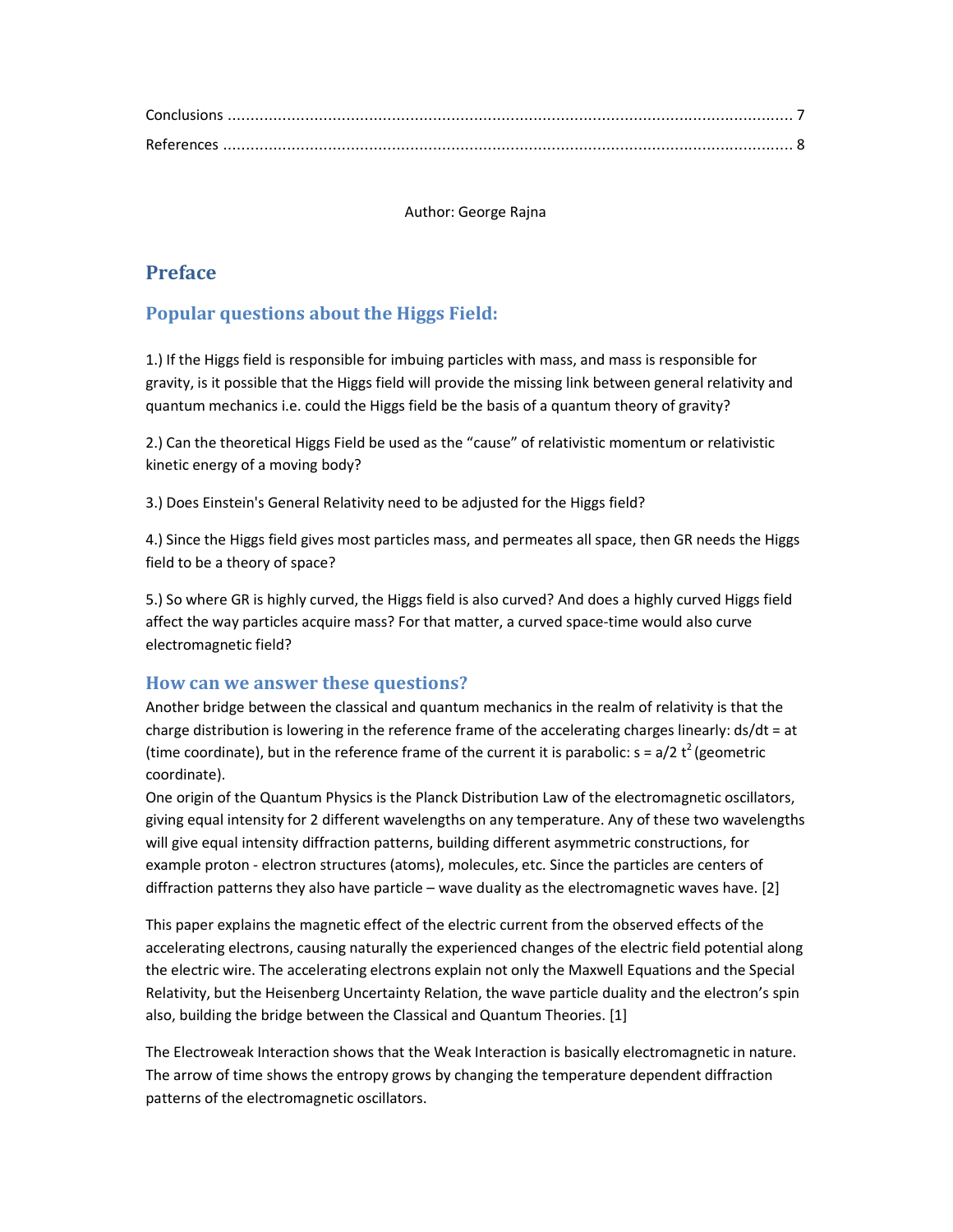## **Discovered Higgs boson may appear to be a techni-higgs, scientists say**



A simulated event at the Large Hadron Collider

The discovered elusive Higgs boson, first predicted theoretically, turns out to may have been a different particle after all. A team of international researchers have claimed that it could be an even more mysterious techni-higgs.

Higgs boson, or the so-called "God particle", detected by the European Organization for Nuclear Research (CERN) in 2012, was regarded as a breakthrough in modern physics. Peter Higgs and Francois Englert were awarded a Nobel Prize for their work on the Higgs boson theory, which presents it as an elementary particle in the Standard Model of Particle physics.

However, according to the paper, published in the journal Physical Review D, by the scientists at the University of Southern Denmark's Center for Cosmology and Particle Physics Phenomenology, this discovery could have been, in fact, another particle, although also undetected.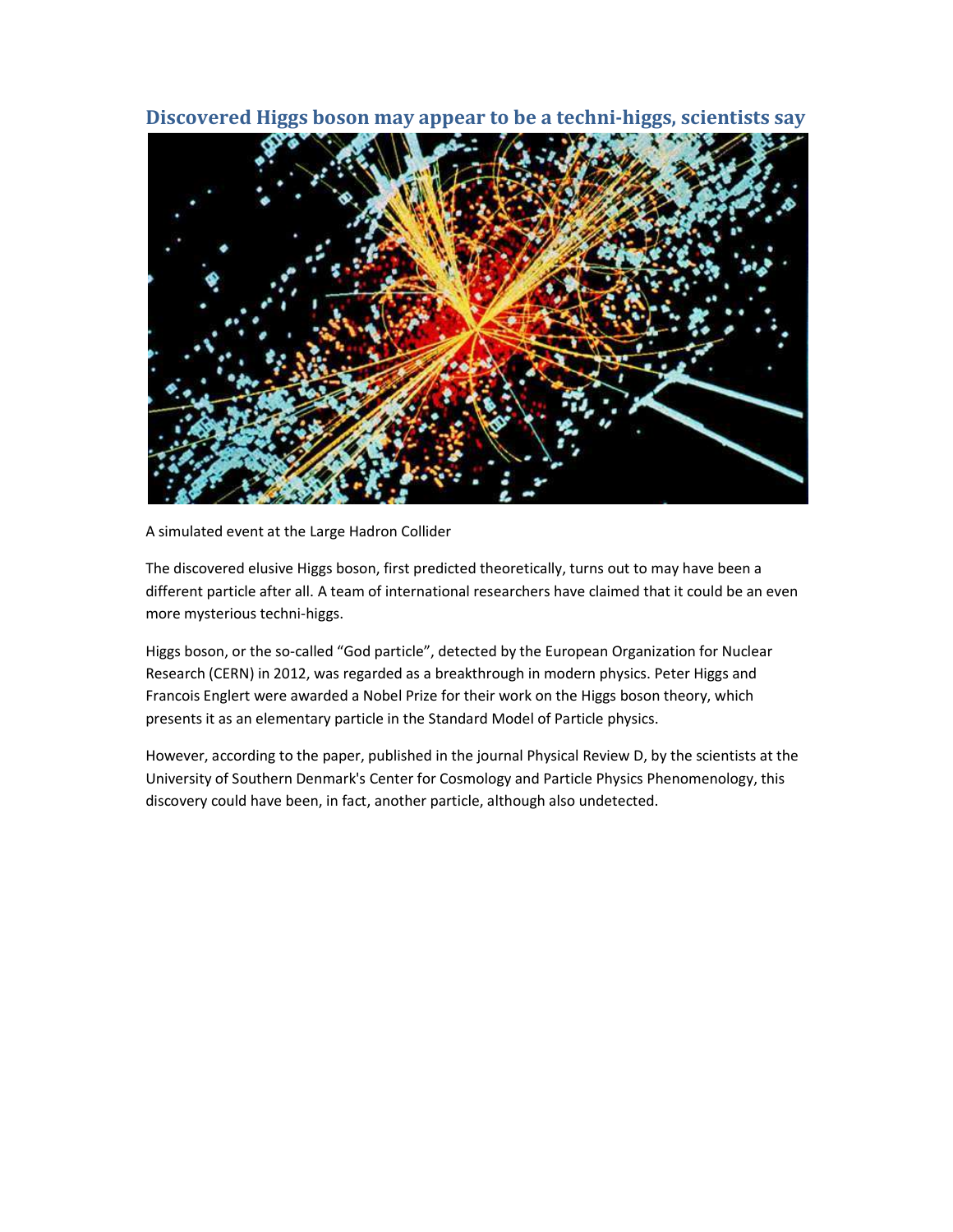

The Large Hadron Collider (LHC) at the CERN (Photo from higgsboson.wikia.com) The Large Hadron Collider (LHC) at the CERN (Photo from higgsboson.wikia.com)

The team of British, Belgian and Dutch scientists claimed that the data obtained by CERN scientists at the Large Hadron Collider (LHC) could be explained not only by the Higgs boson existence.

"The current data is not precise enough to determine exactly what the particle is," said particle physicist Mads Toudal Frandsen in a press-release. "It could be a number of other known particles."

A possible alternative to the Higgs boson could be another unique theoretical particle, called the techni-higgs.

"This particle is in some ways similar to the Higgs particle – hence half of the name," he said.

But the particles differ in a significant way. First of all, the techni-higgs particle – should it be real – is a concept from another competing theoretical model of the creation of the universe.

"A techni-higgs particle is not an elementary particle. Instead, it consists of so-called techni-quarks, which we believe are elementary," Frandsen said.

The Higgs boson also can't provide explanation for the dark matter – regarded as accounting for 85 percent of the matter in the universe, which neither emits nor absorbs light.

"Techni-quarks may bind together in various ways to form for instance techni-higgs particles, while other combinations may form dark matter. We therefore expect to find several different particles at the LHC, all built by techni-quarks," the scientist explained.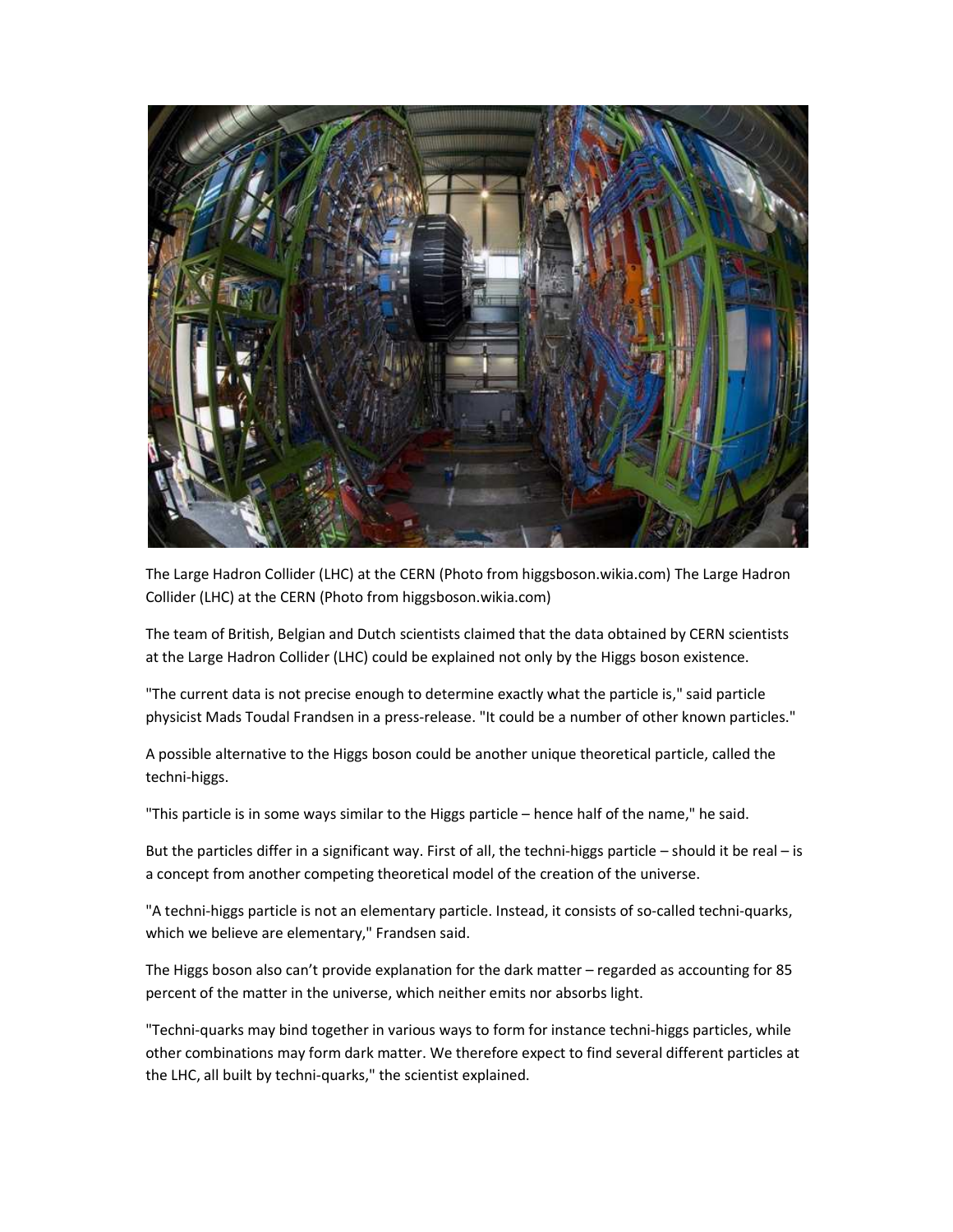He suggested that what CERN researchers had found was either the Standard Model's Higgs particle or a techni-higgs particle, made up of two techni-quarks brought together by the so-called technicolor force - an as-of-yet unknown force of nature. This force is also left unexplained by the Standard Model, which includes only gravity, the electromagnetic force, the strong nuclear force and the weak nuclear force.

To determine whether the particle detected in 2012 was a Higgs or a techni-higgs, some additional data from CERN will be needed, said Frandsen. The European Organization for Nuclear Research is to upgrade the LHC with a more powerful accelerator, which should be able to observe techni-quarks directly. [3]

## **The Classical Relativistic effect**

The moving charges are self maintain the electromagnetic field locally, causing their movement and this is the result of their acceleration under the force of this field.

In the classical physics the charges will distributed along the electric current so that the electric potential lowering along the current, by linearly increasing the way they take every next time period because this accelerated motion.

## **The Relativistic Quantum Mechanics**

The same thing happens on the atomic scale giving a dp impulse difference and a dx way difference between the different part of the not point like particles.

Commonly accepted idea that the relativistic effect on the particle physics it is the fermions' spin another unresolved problem in the classical concepts. If the electric charges can move only with accelerated motions in the self maintaining electromagnetic field, once upon a time they would reach the velocity of the electromagnetic field. The resolution of this problem is the spinning particle, constantly accelerating and not reaching the velocity of light because the acceleration is radial.

## **The Heisenberg Uncertainty Relation**

I think that we have a simple bridge between the classical and quantum mechanics by understanding the Heisenberg Uncertainty Relations. It makes clear that the particles are not point like but have a dx and dp uncertainty.

# **The General Relativity - Electromagnetic inertia and mass**

#### **Electromagnetic Induction**

Since the magnetic induction creates a negative electric field as a result of the changing acceleration, it works as an electromagnetic inertia, causing an electromagnetic mass. [1]

## **Relativistic change of mass**

The increasing mass of the electric charges the result of the increasing inductive electric force acting against the accelerating force. The decreasing mass of the decreasing acceleration is the result of the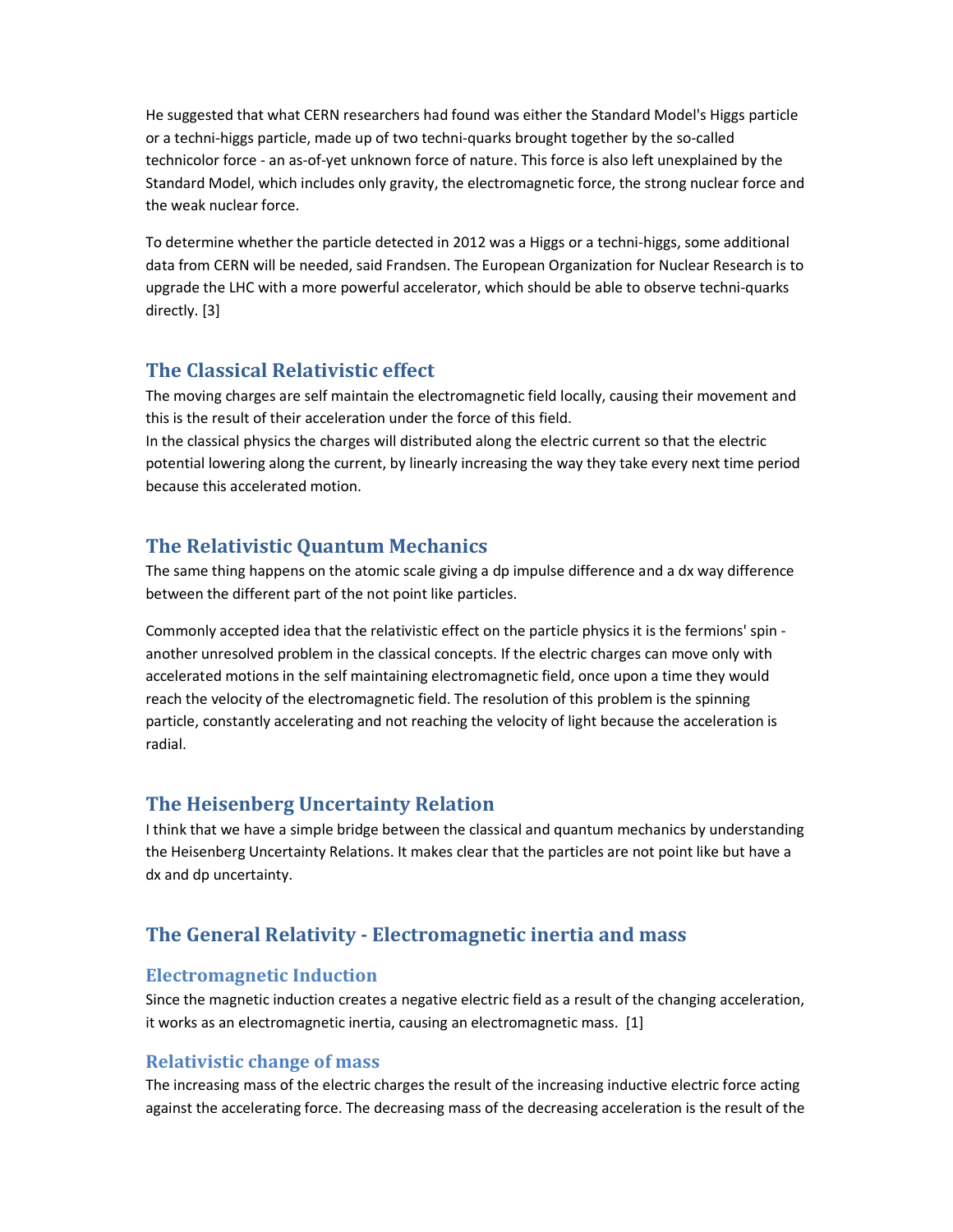inductive electric force acting against the decreasing force. This is the relativistic mass change explanation, especially importantly explaining the mass reduction in case of velocity decrease.

#### **The frequency dependence of mass**

Since  $E = h\nu$  and  $E = mc^2$ ,  $m = h\nu$  / $c^2$  that is the  $m$  depends only on the  $\nu$  frequency. It means that the mass of the proton and electron are electromagnetic and the result of the electromagnetic induction, caused by the changing acceleration of the spinning and moving charge! It could be that the *m<sup>o</sup>* inertial mass is the result of the spin, since this is the only accelerating motion of the electric charge. Since the accelerating motion has different frequency for the electron in the atom and the proton, they masses are different, also as the wavelengths on both sides of the diffraction pattern, giving equal intensity of radiation.

#### **Electron – Proton mass rate**

The Planck distribution law explains the different frequencies of the proton and electron, giving equal intensity to different lambda wavelengths! Also since the particles are diffraction patterns they have some closeness to each other – can be seen as a gravitational force. [2]

There is an asymmetry between the mass of the electric charges, for example proton and electron, can understood by the asymmetrical Planck Distribution Law. This temperature dependent energy distribution is asymmetric around the maximum intensity, where the annihilation of matter and antimatter is a high probability event. The asymmetric sides are creating different frequencies of electromagnetic radiations being in the same intensity level and compensating each other. One of these compensating ratios is the electron – proton mass ratio. The lower energy side has no compensating intensity level, it is the dark energy and the corresponding matter is the dark matter.

### **The Higgs boson**

By March 2013, the particle had been proven to behave, interact and decay in many of the expected ways predicted by the Standard Model, and was also tentatively confirmed to have + parity and zero spin, two fundamental criteria of a Higgs boson, making it also the first known scalar particle to be discovered in nature, although a number of other properties were not fully proven and some partial results do not yet precisely match those expected; in some cases data is also still awaited or being analyzed.

In my opinion, the best explanation of the Higgs mechanism for a lay audience is the one invented by David Miller. You can find it here: http://www.strings.ph.qmul.ac.uk/~jmc/epp/higgs3.html . The field must come first. The boson is an excitation of the field. So no field, no excitation. On the other hand in quantum field theory it is difficult to separate the field and the excitations. The Higgs field is what gives particles their mass.

There is a video that gives an idea as to the Higgs field and the boson. It is here: http://www.youtube.com/watch?v=RIg1Vh7uPyw . Note that this analogy isn't as good as the Miller one, but as is usually the case, if you look at all the analogies you'll get the best understanding of the situation.

Since the Higgs boson is necessary to the W and Z bosons, the dipole change of the Weak interaction and the change in the magnetic effect caused gravitation must be conducted. The Wien law is also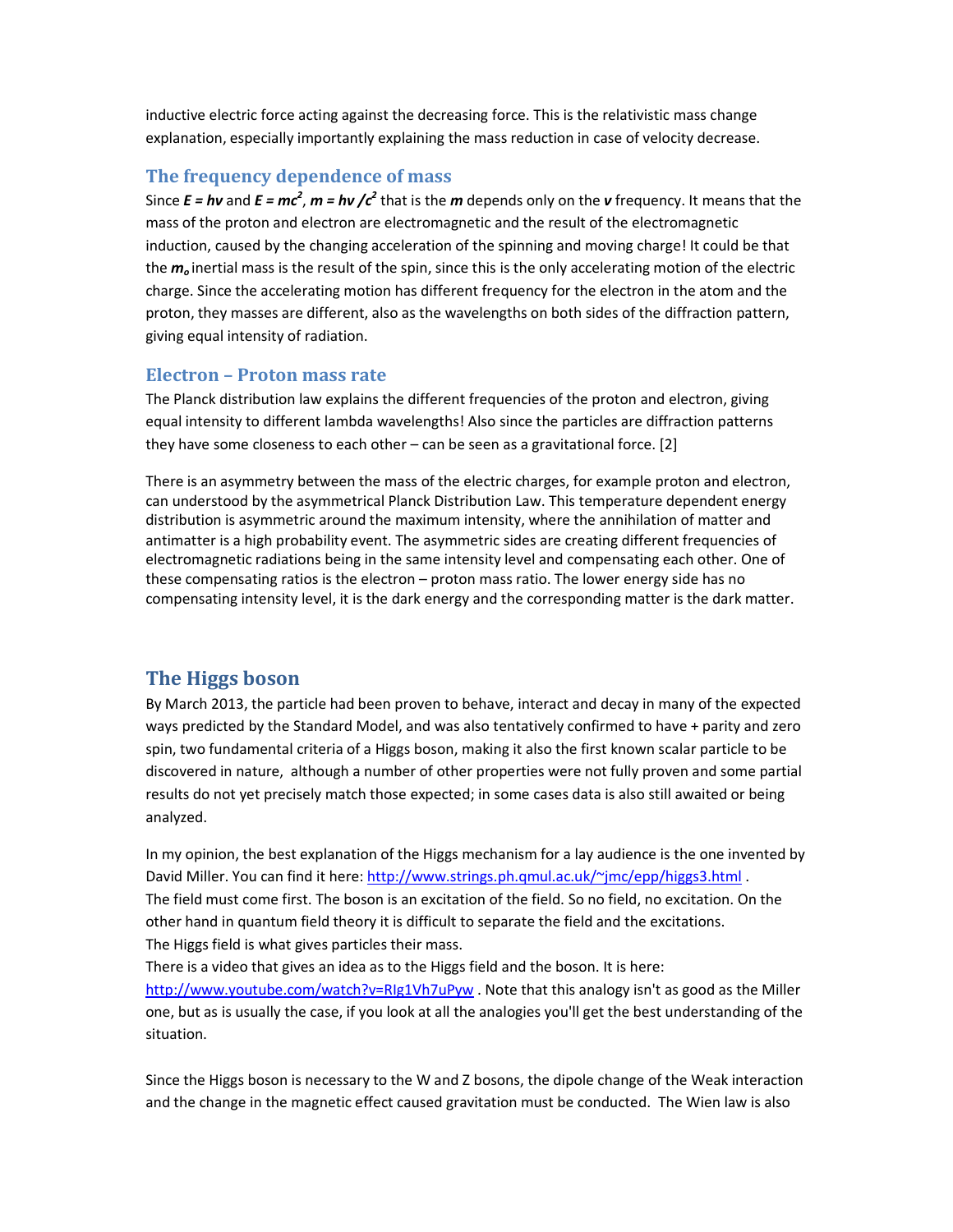important to explain the Weak interaction, since it describes the  $T_{\text{max}}$  change and the diffraction patterns change. [2]

## **Higgs mechanism**

The magnetic induction creates a negative electric field, causing an electromagnetic inertia. Probably it is the mysterious Higgs field giving mass to the charged particles? We can think about the photon as an electron-positron pair, they have mass. The neutral particles are built from negative and positive charges, for example the neutron, decaying to proton and electron. The wave – particle duality makes sure that the particles are oscillating and creating magnetic induction as an inertial mass, explaining also the relativistic mass change. Higher frequency creates stronger magnetic induction, smaller frequency results lesser magnetic induction. It seems to me that the magnetic induction is the secret of the Higgs field.

In particle physics, the Higgs mechanism is a kind of mass generation mechanism, a process that gives mass to elementary particles. According to this theory, particles gain mass by interacting with the Higgs field that permeates all space. More precisely, the Higgs mechanism endows gauge bosons in a gauge theory with mass through absorption of Nambu–Goldstone bosons arising in spontaneous symmetry breaking.

The simplest implementation of the mechanism adds an extra Higgs field to the gauge theory. The spontaneous symmetry breaking of the underlying local symmetry triggers conversion of components of this Higgs field to Goldstone bosons which interact with (at least some of) the other fields in the theory, so as to produce mass terms for (at least some of) the gauge bosons. This mechanism may also leave behind elementary scalar (spin-0) particles, known as Higgs bosons.

In the Standard Model, the phrase "Higgs mechanism" refers specifically to the generation of masses for the W<sup>±</sup>, and Z weak gauge bosons through electroweak symmetry breaking. The Large Hadron Collider at CERN announced results consistent with the Higgs particle on July 4, 2012 but stressed that further testing is needed to confirm the Standard Model.

# **Gravity from the point of view of quantum physics**

#### **What is the Spin?**

So we know already that the new particle has spin zero or spin two and we could tell which one if we could detect the polarizations of the photons produced. Unfortunately this is difficult and neither ATLAS nor CMS are able to measure polarizations. The only direct and sure way to confirm that the particle is indeed a scalar is to plot the angular distribution of the photons in the rest frame of the centre of mass. A spin zero particles like the Higgs carries no directional information away from the original collision so the distribution will be even in all directions. This test will be possible when a much larger number of events have been observed. In the mean time we can settle for less certain indirect indicators.

# **Conclusions**

To determine whether the particle detected in 2012 was a Higgs or a techni-higgs, some additional data from CERN will be needed, said Frandsen. The European